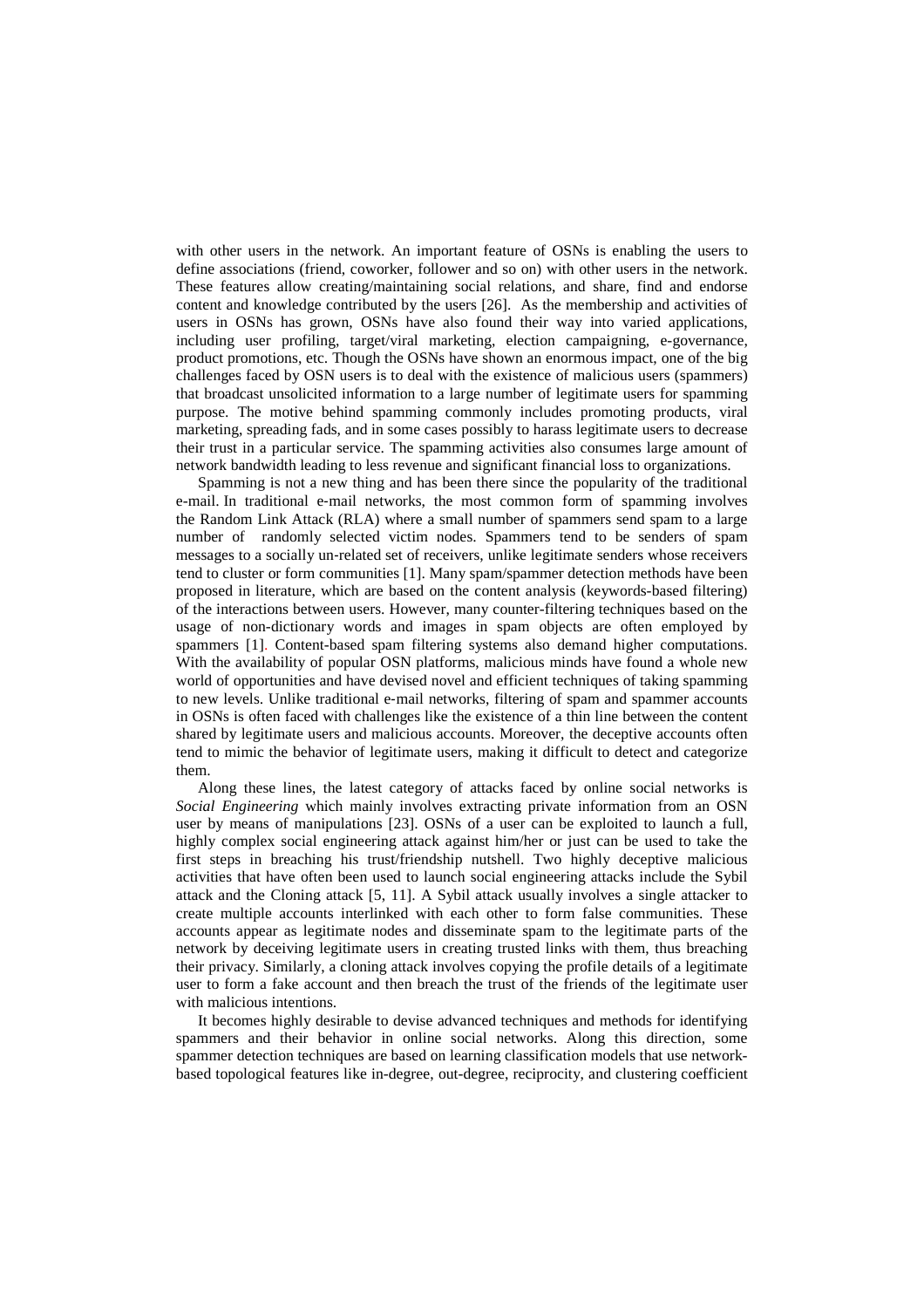of the interacting nodes in online social networks to identify spammers. Incorporating additional sociological characteristics (like interaction behavior of nodes within and across network community structures) in the classification models can improve their performance for identifying spammers who incorporate sybil and cloning attacks. In [1], we have identified some novel community-based structural features, based on inter- and intracommunity users interaction patterns, to learn improved classification models for spammer classification in online social networks. However, the results only spanned over single classifiers and the significance of using ensemble learning methods has not been extensively evaluated yet. In this paper, which is an extended version of our preliminary work on ensemble methods for spammer classification [3], we present details about the topological and community-based features and their significance towards spammer detection in online social networks. We also present an evaluation of individual features to establish their discriminative property for spammer detection using classifier ensembles. Two popular classifier ensembles – *bagging* and *boosting* are used over topological and community-based features extracted from a real-world social network data set with artificially planted spammers. Results are generated for both classifier ensembles using decision tree and naïve Bayes algorithms to evaluate the performance of the proposed spammer detection method.

The rest of the paper is organized as follows. Section 2 presents a brief review of the existing works on spam/spammer detection. Section 3 presents details about the topological and community-based features and their formulations. Section 4 briefly describes two classifier ensembles – bagging and boosting. Section 5 presents the experimental setup and evaluation results. Finally, section 6 concludes the paper with future directions of work.

#### **2. Related work**

Spam/Spammer detection methods usually involve two approaches – content-based learning and topology-based learning. In literature, most of the work has been done along the lines of detecting e-mail spam and web spam mainly by exploiting content-based patterns of spam emails and web pages. The main idea behind content-based learning revolves around the observation that spammers use distinguished keywords, URLs, etc. in their interactions and to define their profiles. Such content-based features are used to learn classification models to label messages and profiles as legitimate or spam [31]. However, such approach is often deceived by spammers using copy profiling and content obfuscation.

With the evolution of OSNs the spamming behavior shown and the content disseminated by spammers has changed and got similar to that of legitimate users. This makes detecting spammers in OSNs a highly challenging task. Along these lines topologybased learning methods aim to exploit structural social network features like clustering coefficient, community structures, reciprocity, node degree, etc. to characterize network behavior of legitimate and spammer accounts. Shrivastava *et al.* [30] incorporated features including clustering coefficient and neighborhood independence to deal with random link attacks from spammers. Gan and Suel [16] extracted features like in-links, out-links, crosslinks, etc. from a Web graph to classify pages as spam or benign. Other methods include finding physical node clusters based on network-level features from online communication networks [29]. To detect spam clusters, Gao *et al.* [17] used two widely acknowledged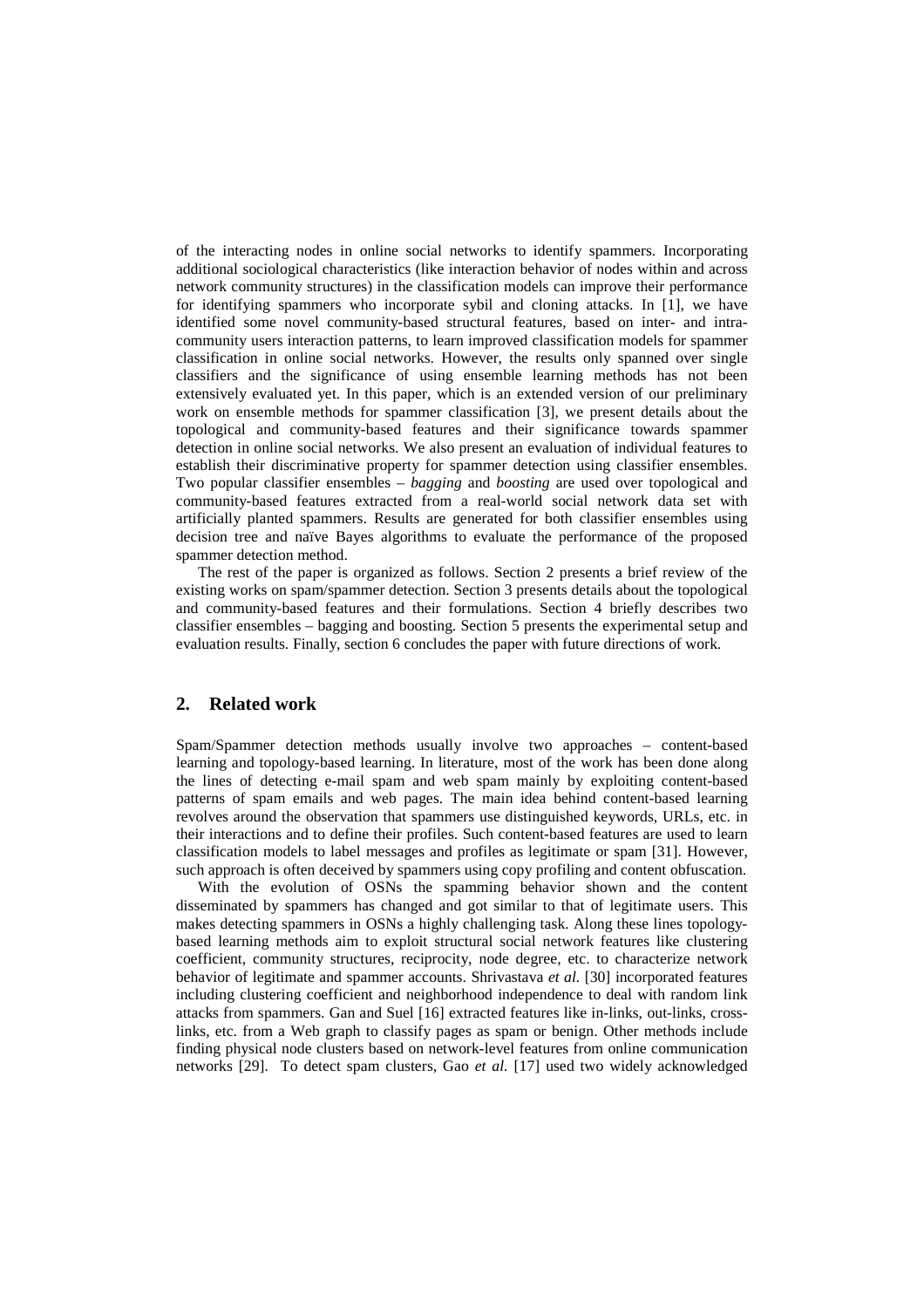distinguishing features of spam campaigns – *distributed coverage* and *bursty nature*. The *distributed* property is quantified using the number of users that send wall posts in the cluster, whereas *bursty* property is based on the intuition that most spam campaigns involve coordinated action by many accounts within short periods of time [33].

In order to, more strictly, characterize the spammers from legitimate users, the methods proposed in [1] and [13] exploit the existence of community structures in social networks [2] to extract novel structural features for the task. Communities resemble groups of nodes that are relatively densely connected to each other but sparsely connected to other dense groups in the network. Identifying community structure in social networks is important as it reveals the functional groups in a system and thus provides information about the role of individual nodes. In the context of spammer detection, a node at the boundary of a community which has out links to nodes that belong to other distinct communities may be considered suspicious, as legitimate users tend to show high interactivity within their respective communities [1]. For spammer detection, these methods split the interaction network of OSN users into communities and then extract community-based features of network nodes (users) to classify them as spammer or legitimate.

Besides, there exist ensemble methods that can be used to improve the performance of classifiers by learning multiple models over the same training example set and then using some aggregation method to decide upon a single combined label determined by multiple classifiers. Using ensemble learning methods to improve the performance of spam detection methods have been adopted by many researchers, but their studies have been mainly oriented towards content-based classification of e-mail and web-spam [12]. It is important to note that evaluating ensemble classification methods for spammer detection over topological features of OSN user interaction graphs is still in its infancy. In [18], the authors used an ensemble under-sampling classification strategy incorporating C4.5, bagging, and adaboost. Their results using the ensemble approach showed improvement in Web spam detection performance effectively. Using a text corpus, the authors in [27] aimed to show the significance of classifier ensembles over individual classifiers for spam detection. However, they failed to show any significant improvement in the task. In [22], the authors highlighted the high performance of classifier ensembles involving Adaboost, Stacking, and Ensemble Decision Tree, against the best performance of single classifiers for e-mail spam detection using a content-based approach. In [8], the authors showed that the classifier ensemble proposed by Caruana *et al.* [9] performed better than most individual and classifier ensembles implemented in WEKA for the task of email spam detection. In [12], the authors exploited both content-based and link-based features to compile a minimal feature set that can be computed incrementally in a quick manner to allow intercepting spam. They also showed that for a selected feature set, ensemble classification technique outperforms previously published methods and the Web spam challenge 2008 best results.

#### **3. Topological and community-based features**

In this section, we present the formulation of topological and community-based features that are used to learn classifier ensembles for spammer detection in online social networks.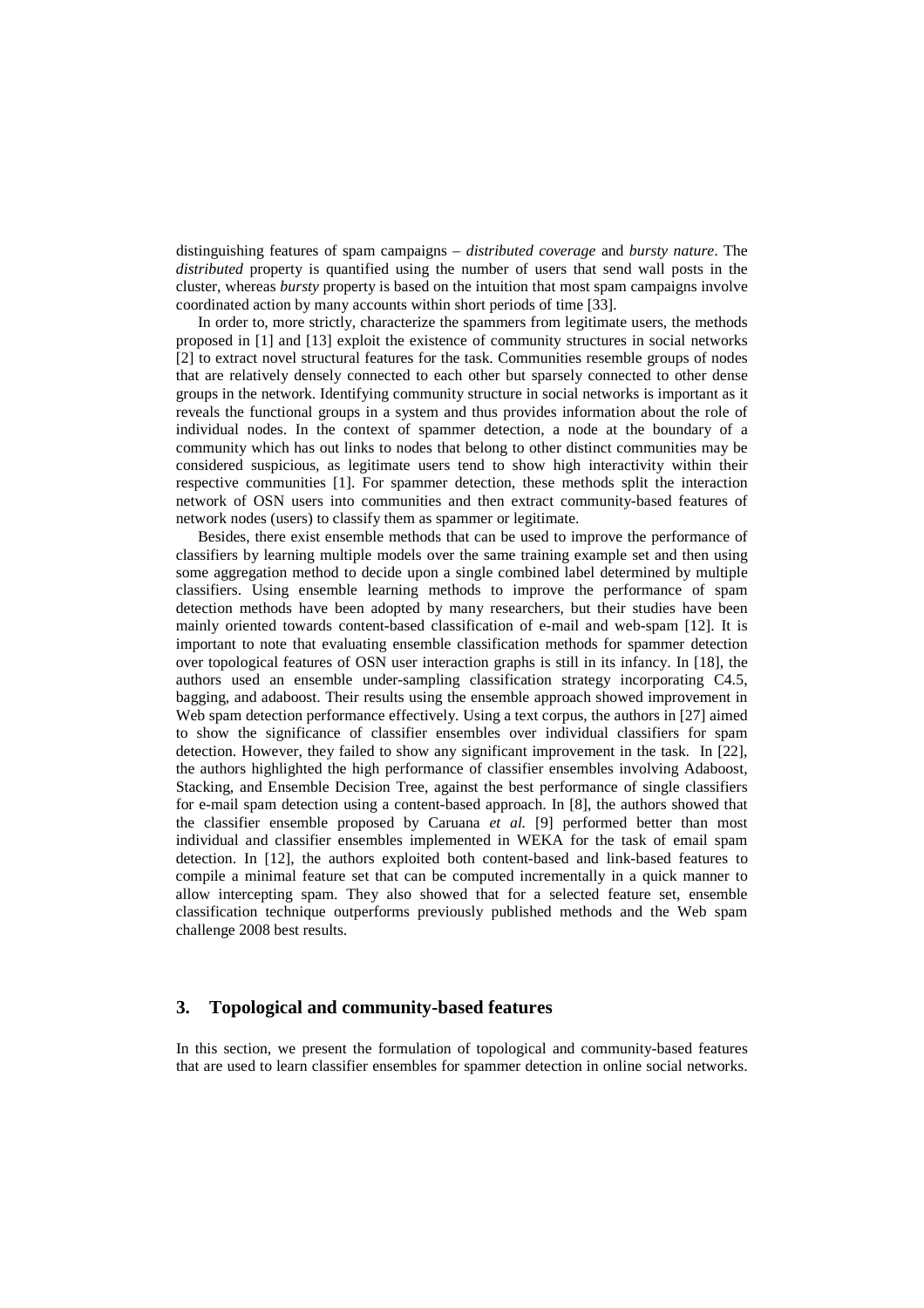Though topological features for each node (user) in the users' interactions network are defined using graph properties, an overlapping community structure of nodes is identified to define community-based features [4]. The community-based features include the features that express the role of a node in the community structure, i.e., whether a node is a boundary node or a core node, and the number of communities a particular node belongs to. Further details about different types of features identified from users' interactions network are given in the following sub-sections.

#### **3.1 Topological features**

In this section, various topological features are defined using the basic graph properties. For each feature, a shortened notation is assigned and given in parenthesis for reference in the remaining portion of this paper.

*Total out-degree* **(***TOD***):** This is a directed graph-based feature, which captures the interaction behavior of a user with other users in the network. The *total out-degree* of a node (user) *u* represents the total number of distinct users in the social network with whom *u* has direct out-links, i.e., to whom *u* sends messages, etc. It is formally defined using Equation 1, where *V* is the set of nodes and *E* is the set of edges in social networks.

$$
TOD(u) = |\{v \mid v \in V \land (u, v) \in E\}| \tag{1}
$$

*Total reciprocity* **(***TR***):** This is also a directed graph-based feature, which captures the mutual interaction pattern of a user with other users in the network. The *total reciprocity* of a node *u* represents the ratio of the number of mutual interactions of *u* to the total number of nodes with which *u* has out-links. Formally, it can be defined using Equation 2, where

 $L_i^u$  is the set of links (edges) incident to node *u* and  $L_i^u$  is the set of links (edges) originating from *u*.

$$
TR(u) = \frac{|L_i^u \cap L_o^u|}{|L_o^u|} \tag{2}
$$

*Total in/out ratio* **(***TIOR***):** This is a more generic feature than the *TR* feature which is defined for a node (user) *u* as the ratio of the number of links (edges) incident to *u* to the number of links (edges) originating from *u*. Formally, it can be defined using Equation 3, where the notations have the same interpretations as given in Equation 2.

$$
TIOR(u) = \frac{|L_i^u|}{|L_o^u|}
$$
\n(3)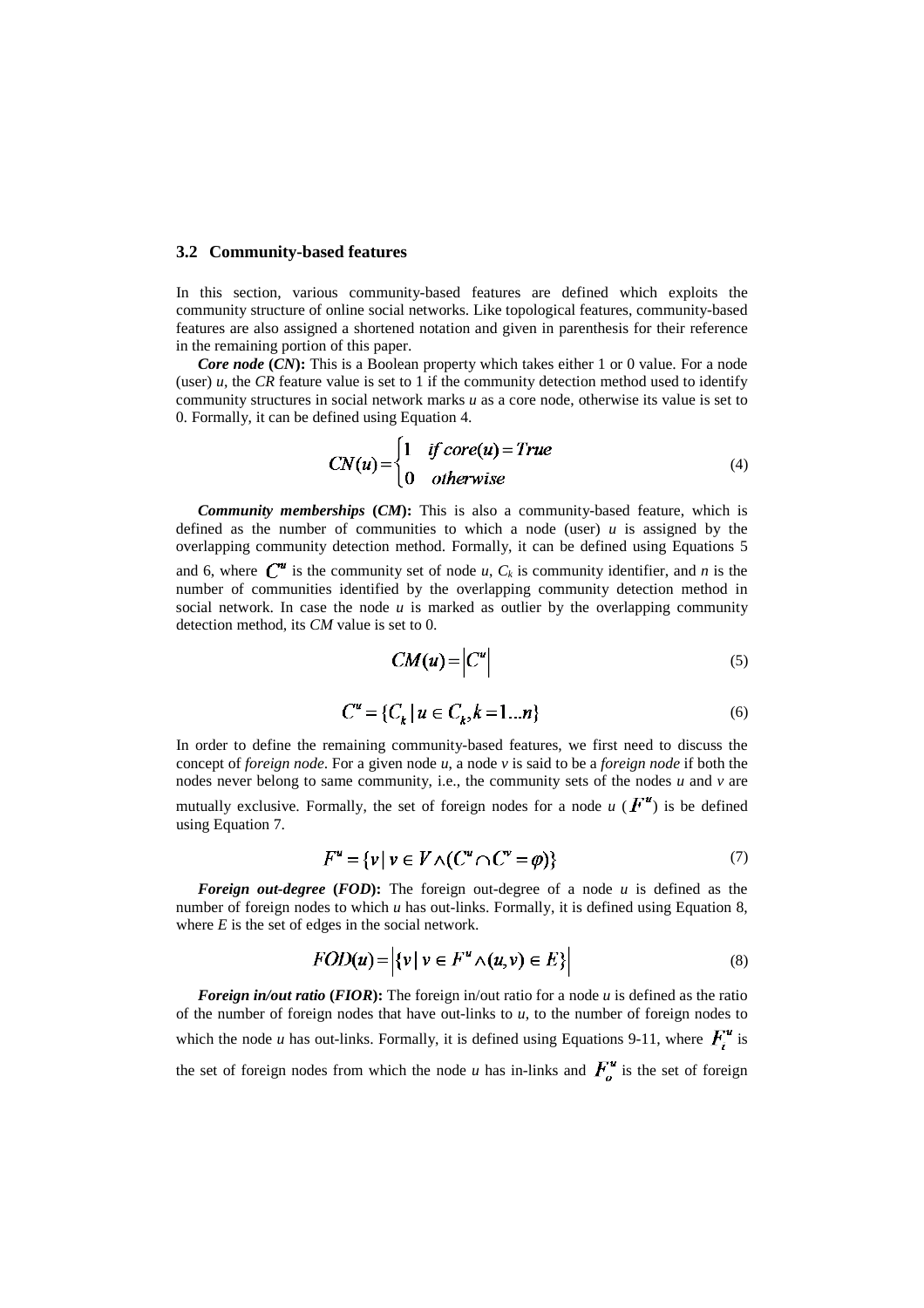nodes with which u has out-links.

$$
FIOR(u) = \frac{|F_i^u|}{|F_o^u|}
$$
\n(9)

$$
F_i^u = |\{v \mid v \in F^u \land (v, u) \in E\}| \tag{10}
$$

$$
F_o^u = |\{v \mid v \in F^u \land (u, v) \in E\}| \tag{11}
$$

*Foreign reciprocity* **(***FR***):** The *foreign reciprocity* of a node *u* represents the ratio of the number of mutual interactions of the node *u* with its foreign nodes to the total number of foreign nodes with whom *u* has out-links. Formally, it is defined using Equation 12.

$$
FR(u) = \frac{\left|F_i^u \cap F_o^u\right|}{\left|F_o^u\right|} \tag{12}
$$

*Foreign out-link probability* (*FOLP*): The foreign out-link probability of a node (user) *u* represents the probability of its out-links to the foreign nodes. It is defined as a ratio of the number of foreign nodes with which *u* has out-links to the total number of nodes with which *u* has out-links, as given in Equation 13.

$$
FOLP(u) = \frac{|F_o^u|}{|E_o^u|}
$$
\n(13)

*Foreign out-link grouping* **(***FOLG***):** The foreign out-link grouping feature of a node *u* represents the probability that the foreign nodes out-linked with *u* have a common community. If  $MF_o^u \subseteq F_o^u$  is the maximal set of foreign nodes out-linked with *u* that have a common community, then the *FOLG* feature of *u* is calculated as the ratio of the number of nodes in  $\mathbf{M} F_o^u$  to the number of nodes in  $F_o^u$ , as given in Equation 14.

$$
FOLG(u) = \frac{\left|MF_o^u\right|}{\left|F_o^u\right|} \tag{14}
$$

## **4. Classifier ensembles**

Classifier ensembles combine multiple machine learning instances to improve the classification results of a system. It is based on the assumption that combination of multiple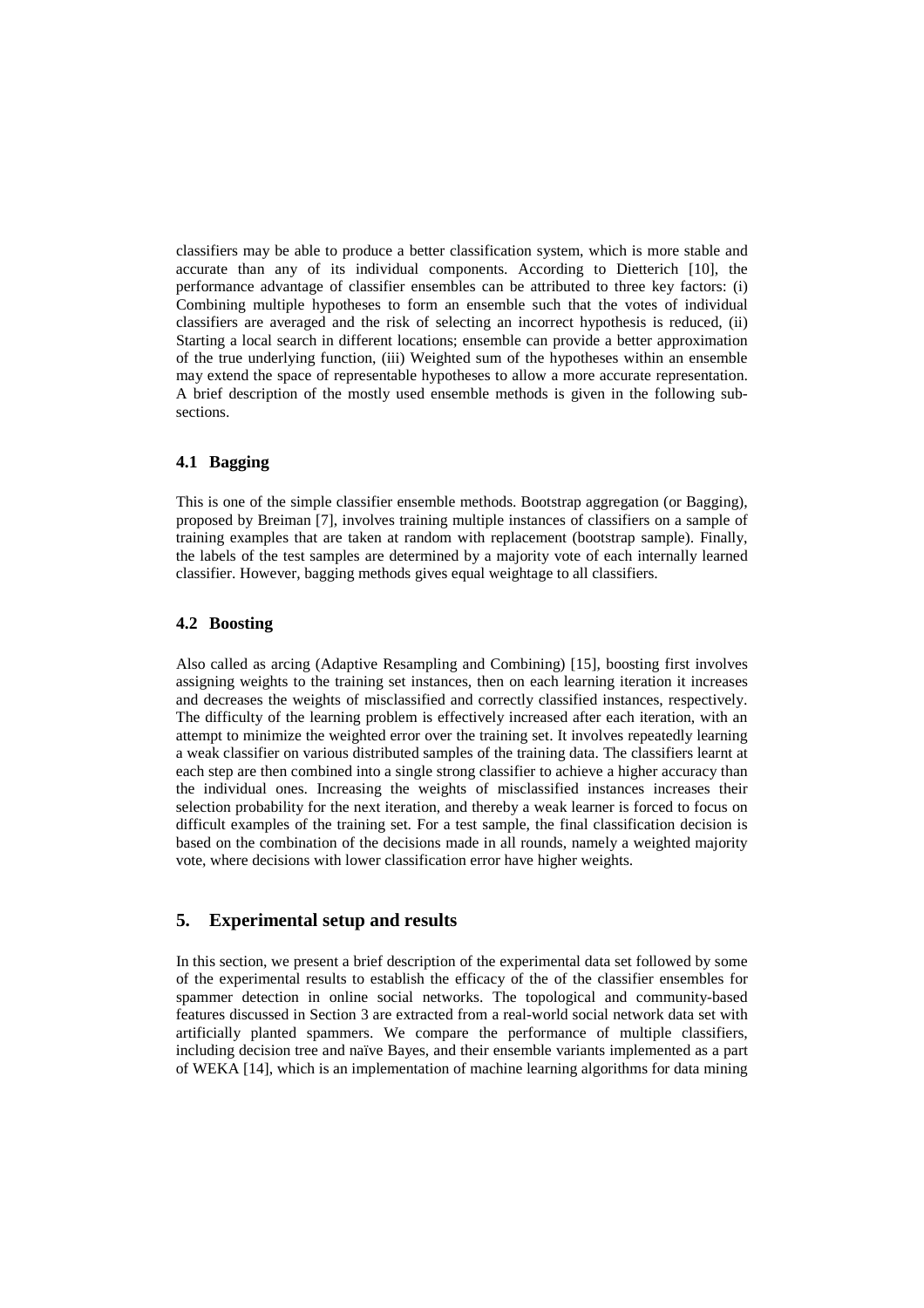tasks, ranging from data pre-processing and classification rule mining to clustering. Further details about the data set and experimental results are presented in the following subsections.

### **5.1 Data set**

As discussed earlier, the approach followed in this paper aims to detect spammers by extracting structural features from the user interaction patterns of OSN users. In this regard the dataset required for analysis is expected to contain a weighted (weights representing the frequency of interactions) network including both legitimate and spammer nodes. However, due to the unavailability of such a dataset and the complexity of extracting the same from a OSN given the access restrictions, we are left with the option of generating an artificial network which would reflect the real world situation to a maximum extent. For the experiments conducted in this paper, we have used a real-world social network data set representing the wall post activities of about 63891 Facebook users [32]. The nodes in this network are considered to be legitimate nodes. We inject additional nodes in the network to simulate spammer behavior. In this regard, we subsequently filter out all the nodes having zero in-degree or out-degree, and any isolated nodes from the network to represent them as legitimate networks. This results in a network with 32693 legitimate nodes. Thereafter, in order to simulate spammers, we generate a set of 1000 isolated nodes for the legitimate network, which creates out-links to randomly selected nodes in the legitimate network. The out-links or the out-degree generated for the spammers are not random, rather it follows the distribution shown by spammers as reported in [19] and used in [6] and [24]. The outdegree distribution of spammer nodes (as reported in [19]) is shown in Table 1. Since the messages of the spammers are expected to be least often reciprocated, the probability of a legitimate node replying to a spammer is set to 0.05.

| Y | $P(out-degree=y)$ |
|---|-------------------|
|   | 0.664             |
| 2 | 0.171             |
| 3 | 0.07              |
|   | 0.04              |
| 5 | 0.024             |
| б | 0.014             |
|   | 0.01              |
|   | 0.007             |

**Table 1. Spammer out-degree distribution**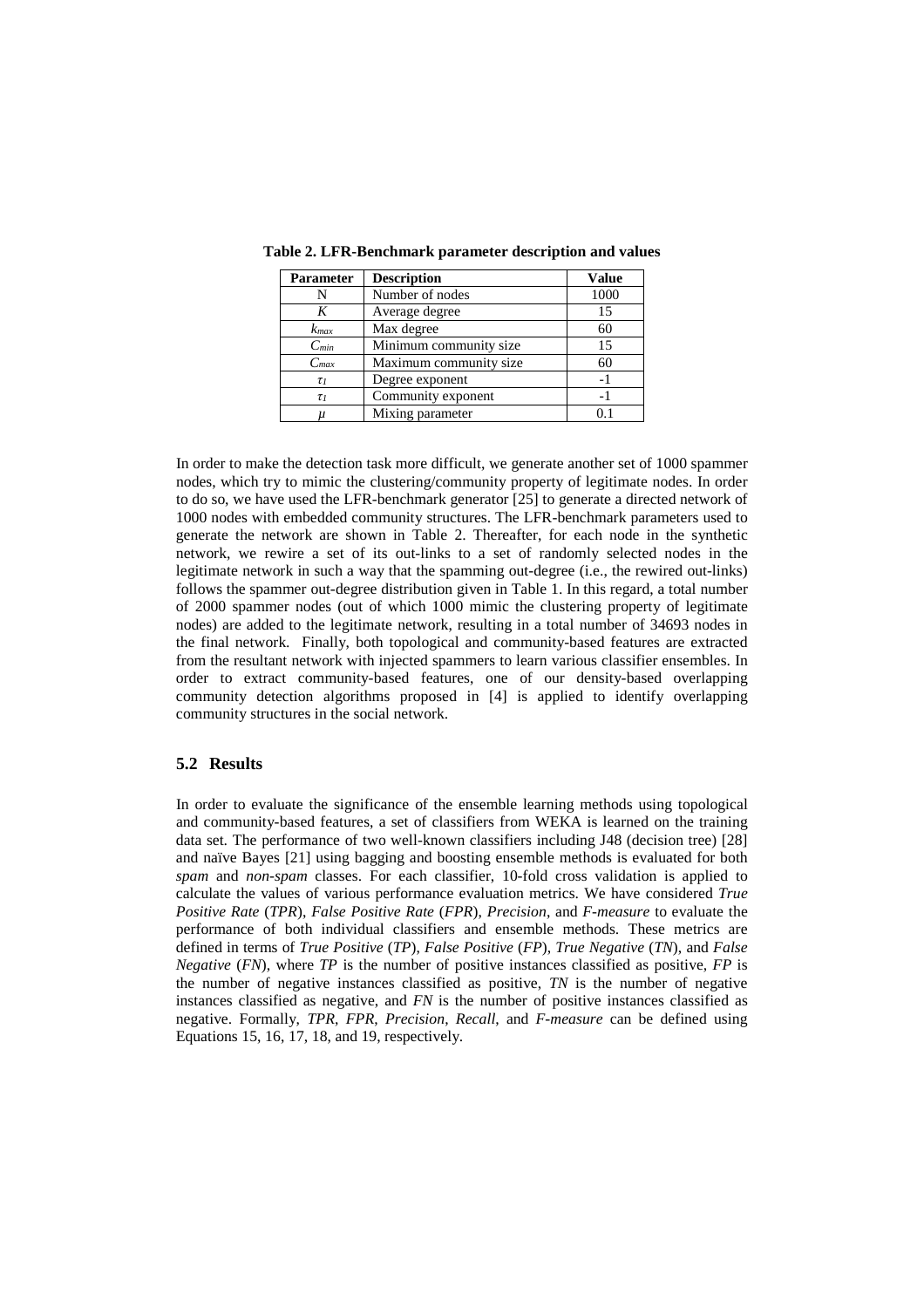$$
TPR = \frac{TP}{TP + FN}
$$
 (15)

$$
FPR = \frac{FP}{FP + TN} \tag{16}
$$

$$
Precision = \frac{TP}{TP + FP}
$$
 (17)

$$
Recall = \frac{TP}{TP + FN}
$$
 (18)

$$
F-measure = 2 \times \frac{Precision \times Recall}{Precision + Recall}
$$
 (19)

Table 3 presents the performance (averaged for both spam and non-spam classes) of the individual classifiers on the data set with planted spammers, wherein it is clear that the decision tree based classifier J48 performs better than the naïve Bayes classifier. Tables 4 and 5 present the performance of the bagging ensemble over the base classifiers – naïve Bayes and J48, respectively, whereas Tables 6 and 7 present the performance of the boosting ensemble over the base classifiers – naïve Bayes and J48, respectively for spammer detection task. It can be observed from these tables that the performance of naïve Bayes and J48 classifiers using either bagging or boosting ensemble learning approach is better than their individual performance. However, in case of naïve Bayes classifier, the ensemble approaches show low performance than the ensemble approaches using J48 classifier.

**Table 3. Classification performance (weighted avg. over both classes) of individual classifiers**

| <b>Classifier</b> | TPR   | FPR   | <b>Precision</b> | <b>F-measure</b> |
|-------------------|-------|-------|------------------|------------------|
| J48               | 0.963 | 0.075 | 0.963            | 0.963            |
| Naïve Bayes       | 0.914 | 0.175 | 0.917            | 0.915            |

**Table 4. Classification performance using bagging with naïve Bayes classifiers**

| Class         | TPR   | <b>FPR</b> | <b>Precision</b> | <b>F-measure</b> | <b>ROC</b> area |
|---------------|-------|------------|------------------|------------------|-----------------|
| Non-spam      | 0.957 | 0.175      | 0.989            | 0.973            | 0.959           |
| Spam          | 0.825 | 0.043      | 0.542            | 0.654            | 0.959           |
| Weighted avg. | 0.95  | 0.167      | 0.963            | 0.955            | 0.959           |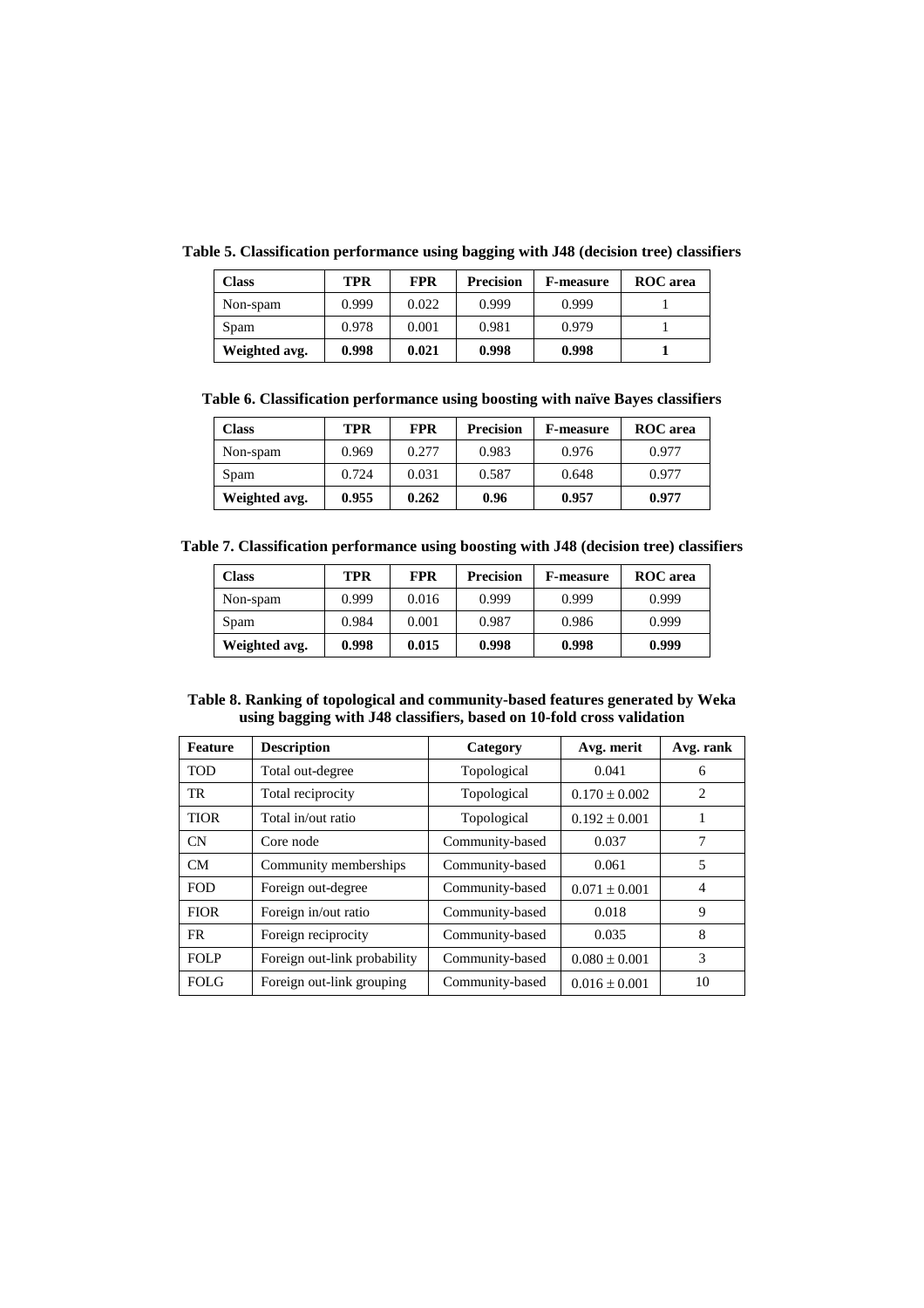| <b>Feature set</b> | <b>Class</b>  | <b>TPR</b> | <b>FPR</b> | <b>Precision</b> | <b>F-measure</b> |
|--------------------|---------------|------------|------------|------------------|------------------|
| $F - \{TIOR\}$     | Non-spam      | 0.999      | 0.026      | 0.998            | 0.999            |
|                    | Spam          | 0.974      | 0.001      | 0.979            | 0.976            |
|                    | Weighted avg. | 0.997      | 0.025      | 0.997            | 0.997            |
|                    | Non-spam      | 0.999      | 0.025      | 0.999            | 0.999            |
| $F - {TR}$         | Spam          | 0.976      | 0.001      | 0.98             | 0.978            |
|                    | Weighted avg. | 0.997      | 0.023      | 0.997            | 0.997            |
|                    | Non-spam      | 0.999      | 0.02       | 0.999            | 0.999            |
| $F - {FOLP}$       | Spam          | 0.98       | 0.001      | 0.981            | 0.981            |
|                    | Weighted avg. | 0.998      | 0.019      | 0.998            | 0.998            |
|                    | Non-spam      | 0.999      | 0.02       | 0.999            | 0.999            |
| $F - {FOD}$        | Spam          | 0.98       | 0.001      | 0.981            | 0.981            |
|                    | Weighted avg. | 0.998      | 0.019      | 0.998            | 0.998            |
|                    | Non-spam      | 0.999      | 0.023      | 0.999            | 0.999            |
| $F - \{CM\}$       | Spam          | 0.978      | 0.001      | 0.981            | 0.979            |
|                    | Weighted avg. | 0.998      | 0.021      | 0.998            | 0.998            |
|                    | Non-spam      | 0.999      | 0.026      | 0.999            | 0.999            |
| $F - \{TOD\}$      | Spam          | 0.974      | 0.001      | 0.979            | 0.976            |
|                    | Weighted avg. | 0.997      | 0.025      | 0.997            | 0.997            |
|                    | Non-spam      | 0.999      | 0.022      | 0.999            | 0.999            |
| $F - \{CN\}$       | Spam          | 0.978      | 0.001      | 0.981            | 0.98             |
|                    | Weighted avg. | 0.998      | 0.021      | 0.998            | 0.998            |
|                    | Non-spam      | 0.999      | 0.022      | 0.999            | 0.999            |
| $F - {FR}$         | Spam          | 0.979      | 0.001      | 0.982            | 0.98             |
|                    | Weighted avg. | 0.998      | 0.02       | 0.998            | 0.998            |
| $F - {FIOR}$       | Non-spam      | 0.999      | 0.02       | 0.999            | 0.999            |
|                    | Spam          | 0.98       | 0.001      | 0.981            | 0.981            |
|                    | Weighted avg. | 0.998      | 0.019      | 0.998            | 0.998            |
| $F - {FOLG}$       | Non-spam      | 0.999      | 0.027      | 0.998            | 0.999            |
|                    | Spam          | 0.974      | 0.001      | 0.978            | 0.976            |
|                    | Weighted avg. | 0.997      | 0.025      | 0.997            | 0.997            |

**Table 9. Classification performance using bagging with J48 classifiers after excluding one feature at a time** 

Since the performance of ensemble methods using J48 performs better than the ensemble methods using naïve Bayes classier, and that the performance of bagging with J48 and boosting with J48 is comparable, we have used bagging with J48 classifier for further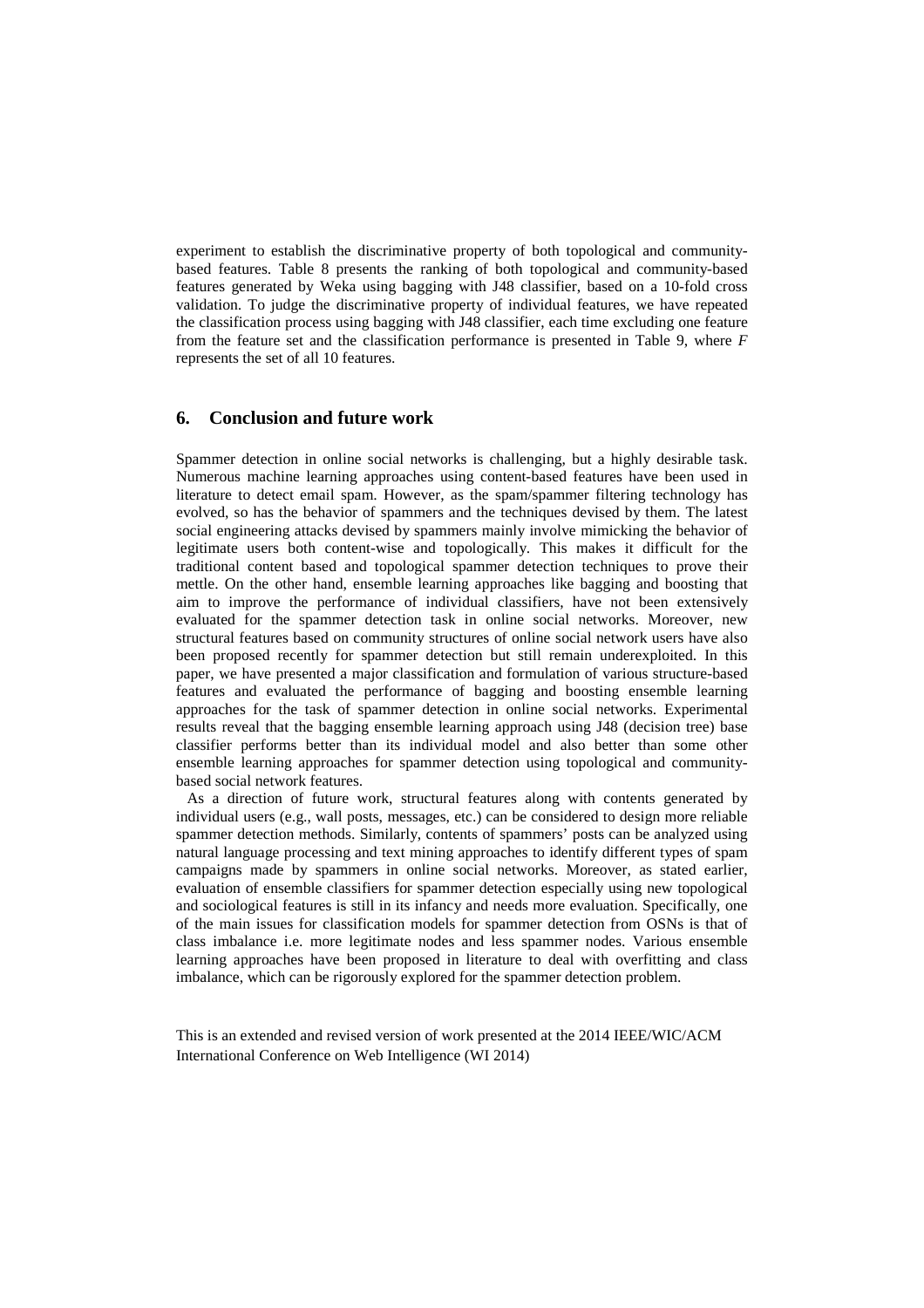## **References**

- [1] Bhat S. Y., Abulaish M., Community-based features for identifying spammers in online social networks, in: *Proceedings of the IEEE/ACM International Conference on Advances in Social Networks Analysis and Mining (ASONAM)*, ACM, 2013, 100- 107.
- [2] Bhat S. Y., Abulaish M., Analysis and mining of online social networks: emerging trends and challenges, *WIREs: Data Mining and Knowledge Discovery*, 3, 6, 2013, 408-444.
- [3] Bhat S. Y., Abulaish M., Mirza A. A., Spammer classification using ensemble methods over structural social network features, in: *Proceedings of the 14th IEEE/WIC/ACM International Conference on Web Intelligence (WI)*, Warsaw, Poland, 2014, 454-458.
- [4] Bhat S. Y., Abulaish M., HOCTracker: Tracking the evolution of hierarchical and overlapping communities in dynamic social networks, *IEEE Transactions on Knowledge and Data Engineering*, 27, 4, 2014, 1019-1032.
- [5] Bilge L., Strufe T., Balzarotti D., Kirda E., All your contacts are belong to us: automated identity theft attacks on social networks, in: *Proceedings of the 18th International Conference on World Wide Web (WWW)*, ACM, NY, USA, 2009, 551- 560.
- [6] Bouguessa M., An unsupervised approach for identifying spammers in social networks, in: *Proceedings of the IEEE 23rd International Conference on Tools with Artificial Intelligence (ICTAI)*, IEEE, Washington DC, USA, 2011, 832-840.
- [7] Breiman L., Bagging predictors, *Machine Learning*, 24, 2, 1996, 123-140.
- [8] Carpinter J. M., *Evaluating Ensemble Classifiers for Spam Filtering*, Honours Thesis, University of Canterbury, 2005.
- [9] Caruana R., Niculescu-Mizil A., Crew G., Ksikes A., Ensemble selection from libraries of models, in: *Proceedings of the 21st International Conference on Machine Learning*, 2004, 137–144.
- [10] Dietterich T. G., Ensemble methods in machine learning, *Lecture Notes in Computer Science*, 1857, 2000, 1–15.
- [11] Douceur J. R., The sybil attack, in: *Revised Papers from the 1st International Workshop on Peer*‐*to*‐*Peer Systems*, Springer‐Verlag, London, UK, 2002, 251-260.
- [12] Erdélyi M., Garzó A., Benczúr A. A., Web spam classification: a few features worth more, in: *Proceedings of the Joint WICOW/AIRWeb Workshop on Web Quality*, ACM, 2011, 27-34.
- [13] Fire M., Katz G., Elovici Y., Strangers intrusion detection-detecting spammers and fake proles in social networks based on topology anomalies, *Human Journal*, 1, 1, 2012, 26–39.
- [14] Frank E., Hall M., Holmes G., Kirkby R., Pfahringer B., Witten I., Trigg L. Weka, O. Maimon and L. Rokach (Eds.), *Data Mining and Knowledge Discovery Handbook*, Springer, 2005, 1305-1314.
- [15] Freund Y., Schapire R. E., Experiments with a new boosting algorithm, in *Proceedings of the 13th International Conference on Machine Learning*, 1996, 325- 332.